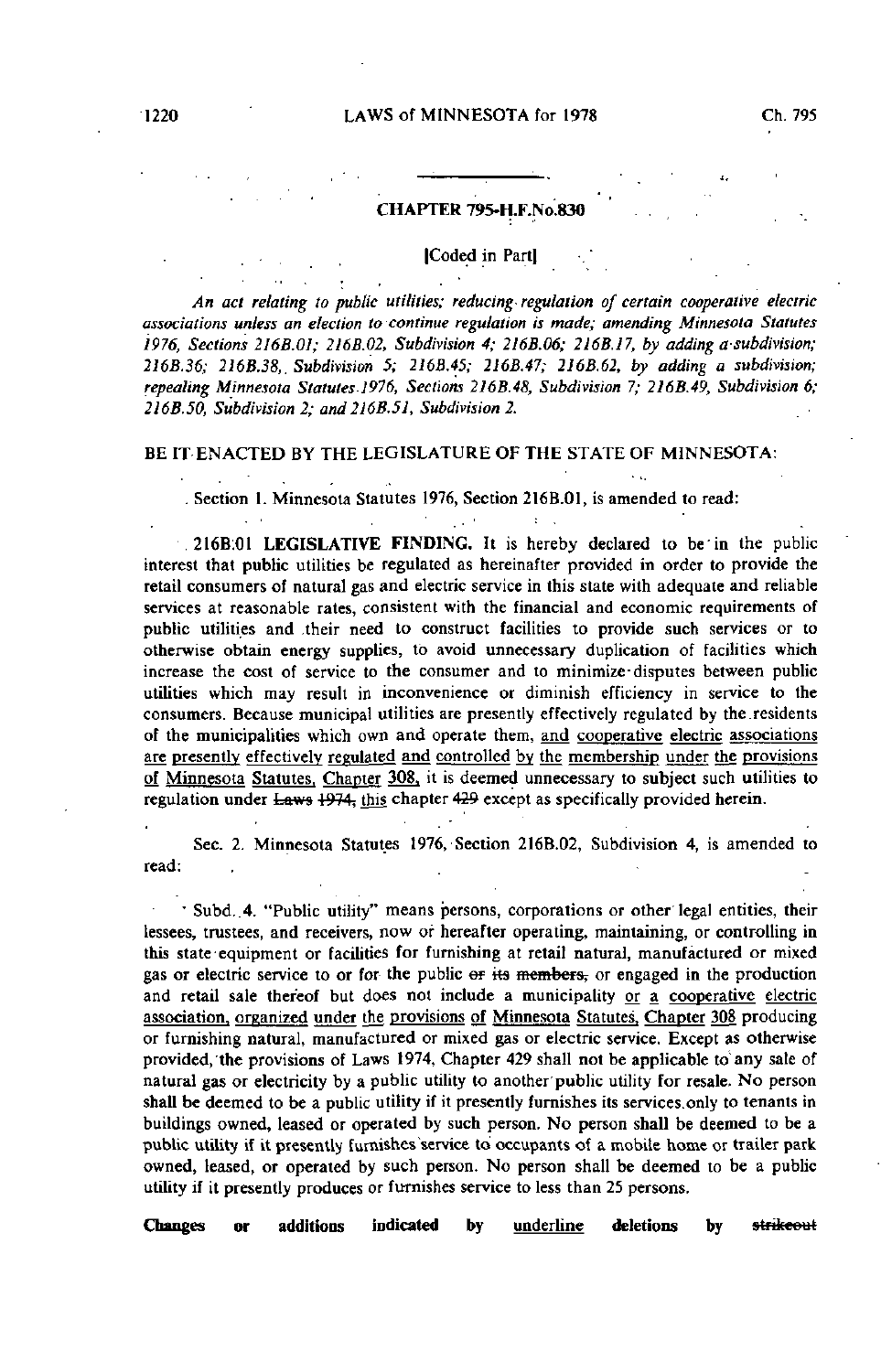A cooperative electric association may elect to become subject to rate regulation by the commission pursuant to sections 216B.03 to 216B.23. The election shall be (a] approved by July  $\parallel$ , 1978 by the board of directors of the association in accordance with the procedures for amending the articles of incorporation contained in section 308.15, subdivision 1, excluding the filing requirements; or (b) approved by a majority of members of stockholders voting by mail ballot initiated by petition of no less than five percent of the members or stockholders of the association. The ballot to be used for the election shall be approved by the board of directors and the department of public service. The department shall mail the ballots to the cooperative's members who shall return the ballots to the department. The department will keep the ballots sealed until a date agreed upon by the department and the board of directors. On this date, representatives of the department and the cooperative shall count the ballots. If a majority of the cooperative's members who vote elect to become subject to rate regulation by the commission, the election shall be effective 30 days after certified copies of the resolutions approving the election are filed with the commission. Any cooperative electric association subject to regulation of rates by the commission shall be exempt from the provisions of sections 216B.48, 216B.49, 216B.50, and 216B.51.

Sec. 3. Minnesota Statutes 1976, Section 216B.06, is amended to read:

216B.06 RECEIVING DIFFERENT COMPENSATION. No public utility shall directly or indirectly, by any device whatsoever, or in any manner, charge, demand, collect, or receive from any person a greater or less compensation for any service rendered or to be rendered by the utility than that prescribed in the schedules of rates of the public utility applicable thereto when filed in the manner provided in Laws 1974, Chapter 429, nor shall any person knowingly receive or accept any service from a public utility for a compensation greater or less than that prescribed in the schedules, provided that all rates being charged and collected by a public utility upon January 1, 1975 may be continued until schedules are filed. Nothing in Laws 1974; Chapter 429 shall prevent a cooperative association from returning to its patrons the whole, or any part of, the net earnings resulting from its operations in proportion to their purchases from or through the association.

Sec. 4. Minnesota Statutes 1976, Section 216B.17, is amended by adding a subdivision to read:

Subd. 6a. For the purposes of this section, public utility shall include cooperative electric associations with respect to service standards and practices only.

Sec. 5. Minnesota Statutes 1976, Section 216B.36, is amended to read:

216B.36 FRANCHISES CONTINUED. Any public utility furnishing the utility services enumerated in Laws 1974, Chapter 429 or occupying streets, highways, or other public property within a municipality may be required to obtain a license, permit, right or franchise in accordance with the terms, conditions, and limitations of'regulatory acts of the municipality, including the placing of distribution lines and facilities underground, and under the license, permit, right, or franchise, the utility may be obligated by any municipality to pay- to the municipality fees to raise revenue or defray increased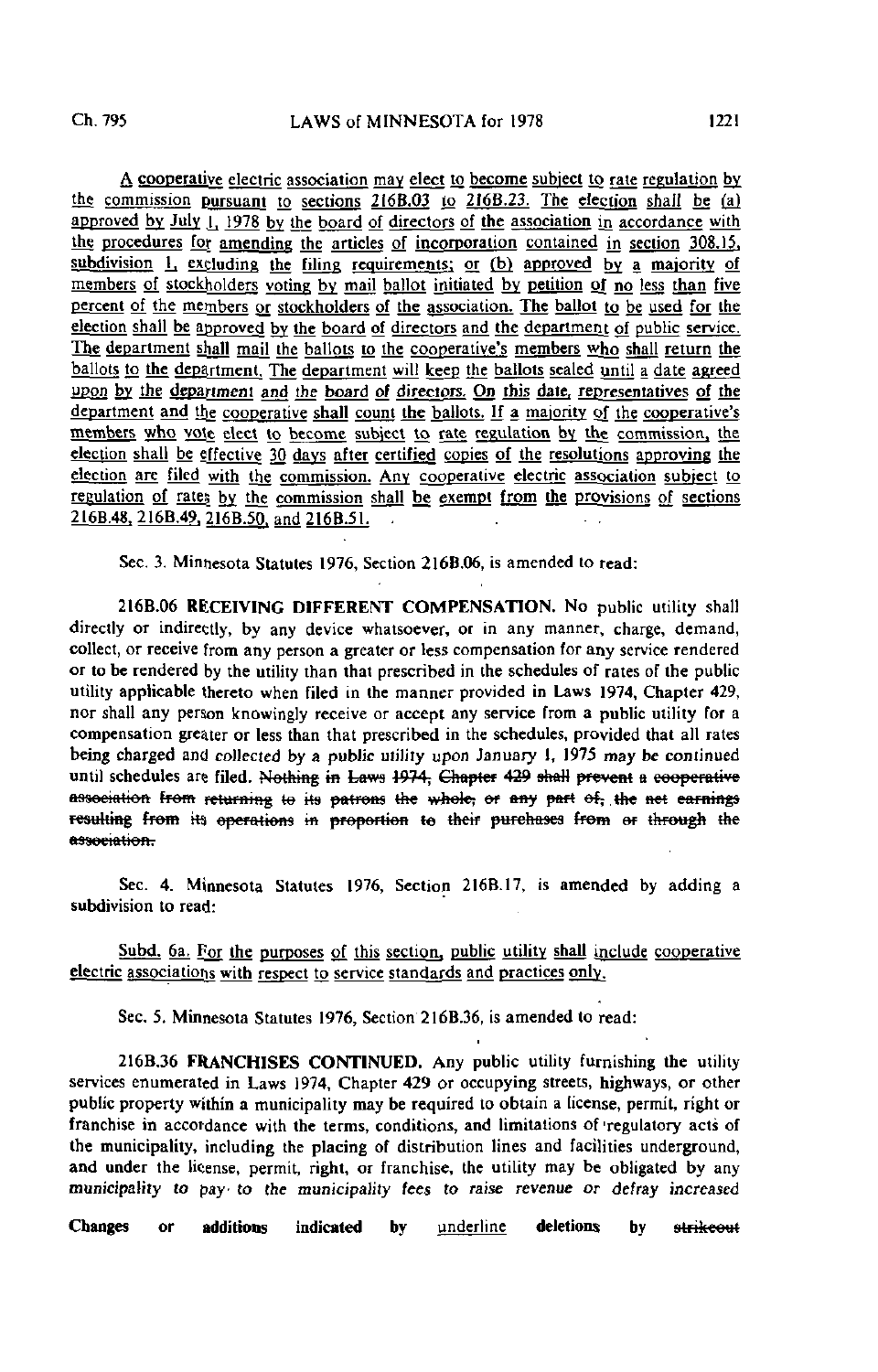municipal costs accruing as a result of utility operations, or both; including but not limited to a sum of money based upon gross operating revenues or gross earnings from its operations in the municipality so long as the public utility shall continue to operate in the municipality, unless upon request of the public utility it is expressly released from the obligation at any time by such municipality. All existing licenses, permits, franchises and other rights acquired by any public utility or municipality prior to the passage of Laws 1974, Chapter 429 including the payment of existing franchise fees, shall not be impaired or affected in any respect by the passage of Laws 1974, Chapter 429, except with respect to matters of rate and service regulation and service area assignments that have been vested to the jurisdiction of the commission by Laws 1974, Chapter 429. However, in the event that a court of competent jurisdiction determines, or the parties by mutual agreement determine, that an existing license, permit, franchise or other right has been abrogated or impaired by Laws 1974, Chapter 429, or its execution, the municipality affected shall impose and the public utility shall collect an excise tax on the utility charges which from year to year yields an amount which is reasonably equivalent to that amount of revenue which then would be due as a fee, charges or other thing or service of value to the municipality under the franchise, license or permit. The authorization shall be over and above taxing limitations including, but not limited to those of section 477A.01, subdivision 18. Franchises granted pursuant to this section shall be exempt from the provisions of chapter 80C. For purposes of this section, a public utility shall include a cooperative electric association.

Sec. 6. Minnesota Statutes 1976, Section 216B.38, Subdivision 5, is amended to read:

Subd. 5. "Electric utility" means persons, their lessees, trustees, and receivers, separately or jointly, now or hereafter operating, maintaining or controlling in Minnesota equipment or facilities for providing electric service at retail and which fall within the definition of "public utility" in section 216B.02, subdivision 4, and includes facilities owned by a municipality or by a cooperative electric association.

Sec. 7. Minnesota Statutes 1976, Section 2I6B.45, is amended to read:

216B.45 MUNICIPAL PURCHASE OF PUBLIC UTILITY. Any public utility operating in a municipality under a license, permit, right or franchise shall be deemed to have consented to the purchase by the municipality, for just compensation, of its property operated in the municipality under such license, permit, right or franchise. The municipality, subject to the provisions of Laws 1974, Chapter 429, may purchase the property upon notice to the public utility as herein provided. Whenever the commission is notified by the municipality or the public utility affected that the municipality has, pursuant to law, determined to purchase the property of the public utility, and that the parties to the purchase and sale have been unable to agree on the amount to be paid and received therefor, the commission shall set a time and place for a public hearing, after not less than 30 days notice to the parties, upon the matter of just compensation or the matter of the property to be purchased. Within a reasonable time the commission shall, by order, determine the just compensation for the property to be purchased by the municipality. In determining just compensation, the commission shall consider the original cost of the property less depreciation, loss of revenue to the utility, expenses resulting from